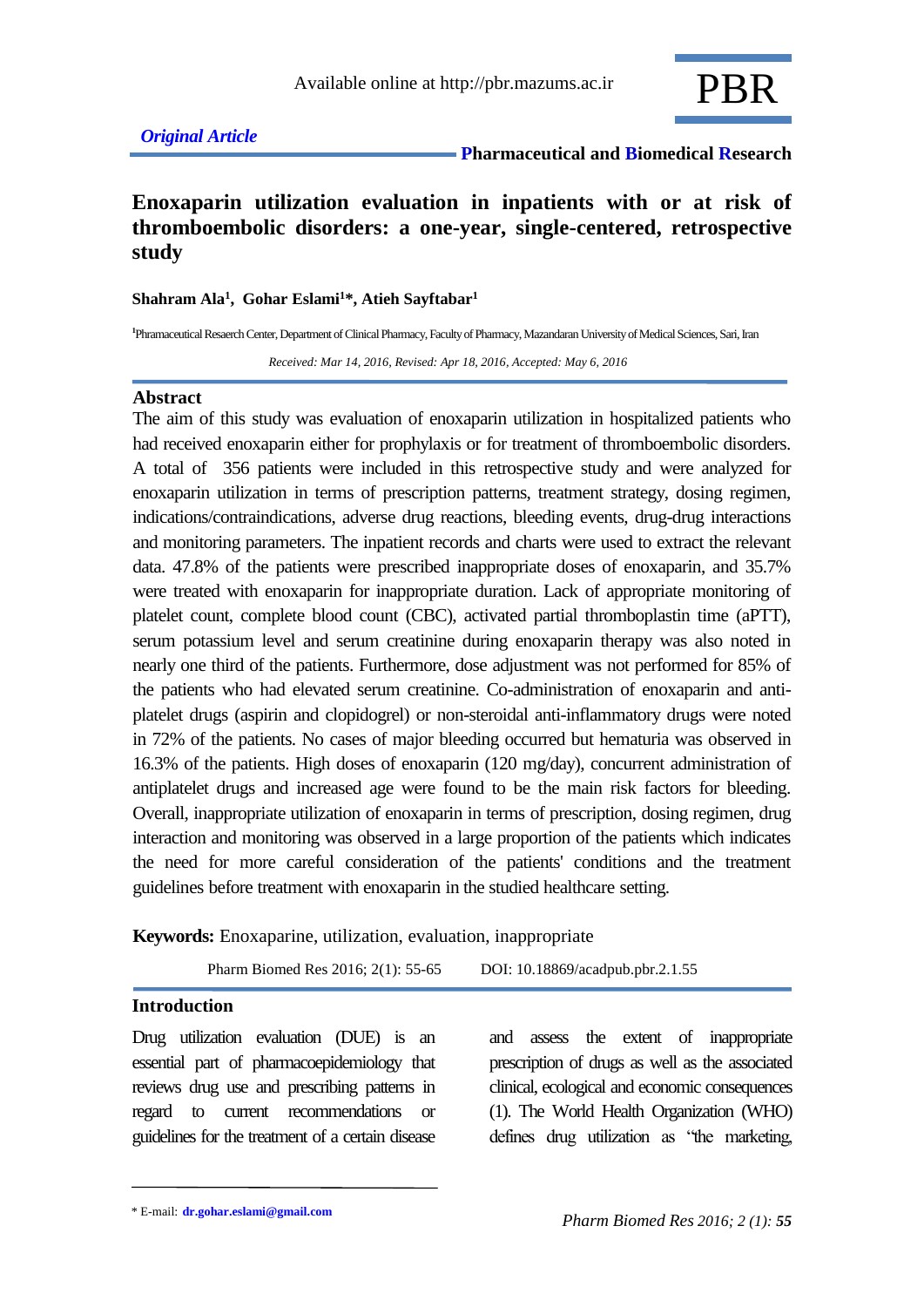distribution, prescription and use of drugs in a society, with special emphasis on the resulting medical, social and economic consequences" (2). Inappropriate drug use may result in inadequate treatment, adverse effects, increased cost of medical care and patient mortality. Thus, the principal aim of DUE is to facilitate rational use of drugs, which means prescription of drugs in an optimal dose on the right indication (1).

Enoxaparin is a low molecular weight heparin (LMWH) which is produced by depolymerization of unfractioned heparin (3). It is the leading LMWH with the largest volume of published information on use in the setting of percutaneous coronary intervention (4) and the most widely studied LMWH for the prophylaxis/treatment of venous thromboembolism (VTE) (5). The ease of administration and the predictable anticoagulant effect of enoxaparin which eliminate the need for routine laboratory monitoring (4,6-7), relatively low cost and its wide availability (4) have led to wide applicability and general acceptability of the drug for the prophylaxis/treatment of thromboembolic disorders in most healthcare settings worldwide. Hence, it is a suitable candidate for DUE study. The present DUE study was designed to assess the prescription patterns of enoxaparin in line with current guidelines and its licensed indications, and to identify the adverse effects associated with its inappropriate utilization in hospitalized patients with or

at risk of thromboembolic disorders.

### *Patients and methods*

This retrospective DUE study was carried out in a university-affiliated, general teaching hospital in Babol, Mazandaran, Iran, in a one year period from March 2012 to March 2013. The study was approved by the research ethics committee of Mazandaran University of Medical Sciences The choice of this hospital for the present DUE study was mainly based on the large volume of enoxaparin prescriptions over the past three years, as enoxaparin was the drug of choice for the initial treatment of patients with VT at this hospital. Inpatients from all wards who had received enoxaparin (Clexane®, AventisTM) as part of their treatment for at least 24 hours were included in the study. The medical records/ charts of patients were used to extract the following data:

- a) The demographic characteristics of the patients
- b) Treatment strategies (prophylactic or therapeutic)
- c) Indication for use
- d) Precautions/contraindications
- e) Administered dose and duration of treatment
- f) Laboratory monitoring with complete blood count (CBC), platelet count, activated prothrombin time (aPTT), serum creatinin , seum potassium, international normalized ratio (INR), anti Xa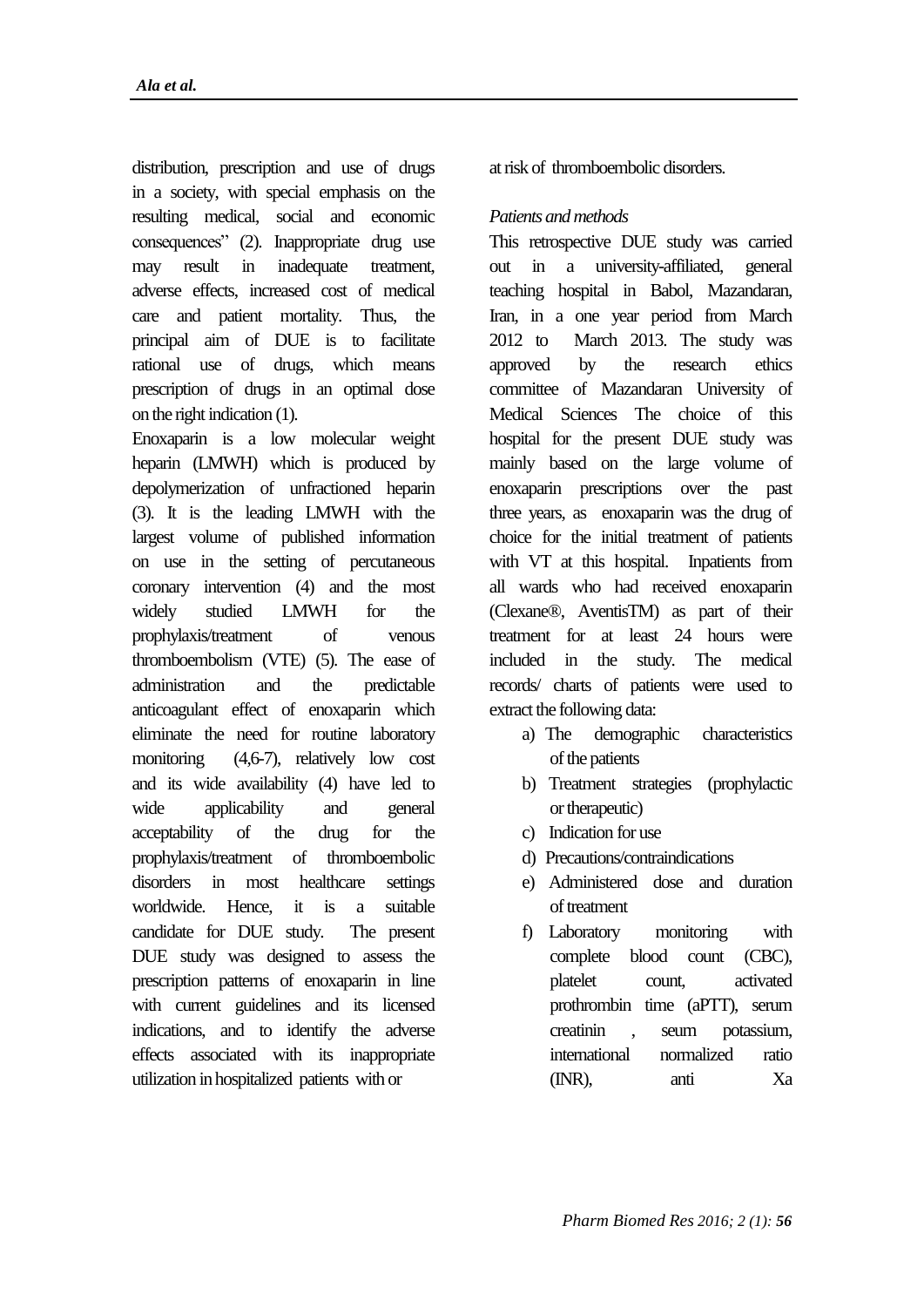Factor, urine analysis and stool occult blood test

- g) Drug-drug interactions
- h) Adverse drug reactions (ADRs)
- i) Bleeding events defined *a priori*  as major or minor. major bleeding was defined as overt bleeding resulting in transfusion of two or more units of packed blood cells, decrease in hemoglobin level to less than 3 g/dL, the need for corrective surgery intervention, or the occurrence of intracranial, retroperitoneal, intraocular, body cavity bleeding, or death (6,13).

## *Statistical analysis*

The extracted data were subjected to statistical analysis using SPSS software (SPSS for windows, version 16, SPSS Inc., Chicago, IL, USA). The entire study population was considered as one group with no subgroup division or analysis.

## **Results**

A total of 356 patients (177 women and 179 men) between 15-98 years with a mean age of  $61.28 \pm 18.98$  were included in this study. The duration of hospital stay ranged from 1 to 88 days, with an average residence time of 11 days. The final outcome of the treatment in patients is demonstrated in figure 1. As it could be observed the majority of patients were finally discharged after full or partial remission and only less than 2% of patients died or referred to other centers.

Of the 356 patients included in the study, in 323 patients (90.73%) enoxaparin was administered for prophylaxis and the other 33 patients (9.27%) received enoxaparin for therapeutic purpose. The frequencies of prophylactic and therapeutic strategies and the indications of enoxaparin in each case are demonstrated in table 1. As it could be observed, the prophylactic indications of enoxaparin were mainly for prevention of coronary artery thrombotic problems and deep vein thrombosis (DVT) in patients undergoing surgery or in immobilized patients. Non-STE-MI was the most common indication for therapeutic use of enoxaparin followed by cerebrovascular accident (CVA).

In majority of the 321 patients (90.2%) the indication of enoxaparin was appropriate according to the guidelines of FDA. However, in 8 (2.24%) patients enoxaparin was prescribed with no indication and in 27 (7.6%) patients enoxaparin was prescribed in spite of absolute contraindication. These included 4 patients (14.81%) with active bleeding, 17 patients (62.96%) with hypertension and 6 patients (22.22%) with subarachnoid or intracranial hemorrhage. In 103 (29%) patients enoxaparin was prescribed in spite of meeting the criteria for precaution. These include 67 (18.8%) cases of neuraxial anesthesia, 21 (5.9%) cases of severe hepatic or renal impairment, 9 (2.5%) cases of CNS / eye trauma or surgery, 3  $(0.8)$  cases of peptic ulcer and 3 (0.8%) patients with retinopathy.

Various dose regiments were used in patients ranging from 20 to 160 mg/day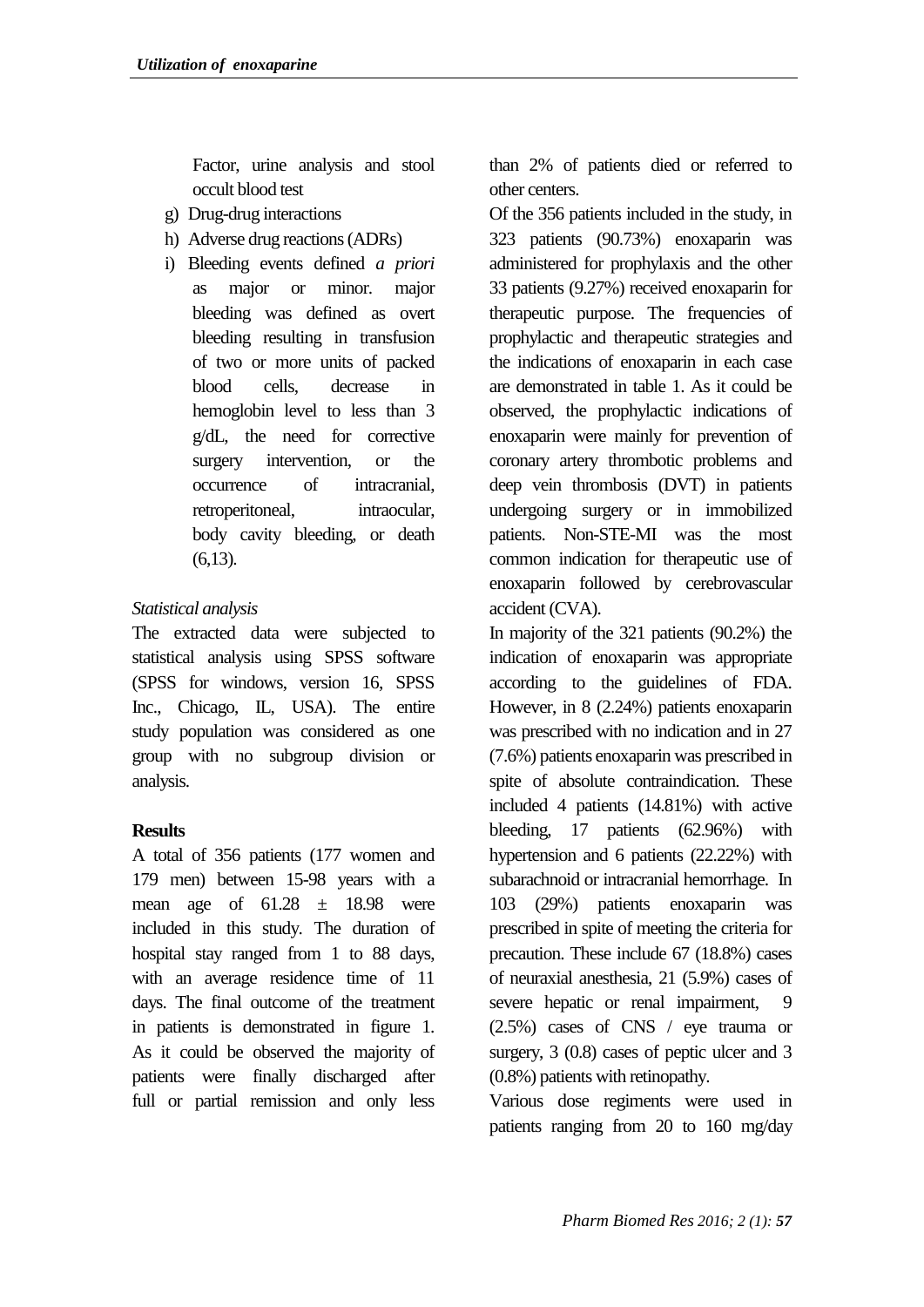| Treatment<br>strategy | Prophylactic                    | Frequency   | Therapeutic                         | frequency |
|-----------------------|---------------------------------|-------------|-------------------------------------|-----------|
| Indication            | Surgery                         | 65 (19.9%)  | STE-MI                              | 3(12%)    |
|                       | Surgery + Non-STE-MI            | $17(5.1\%)$ | Non-STE-MI                          | 12 (48%)  |
|                       | $Surgery + ACS$                 | $3(0.8\%)$  | <b>DVT</b>                          | 2(8%)     |
|                       | $Surgery + hemodialysis$        | $1(0.3\%)$  | <b>CVA</b>                          | 6(24%)    |
|                       | <b>ACS</b>                      | 90 (27%)    | VTE in cancer                       | 1(4%)     |
|                       | Hemodialysis                    | $3(0.8\%)$  | VTE caused by<br>implants/catheters | 1(4%)     |
|                       | Atrial fibrillation             | 8(2.5%)     |                                     |           |
|                       | Non-STE-MI + unstable<br>ungina | $10(3.1\%)$ |                                     |           |
|                       | Immobility                      | 58 (17.7%)  |                                     |           |
|                       | $Immobility + AF$               | $3(0.8\%)$  |                                     |           |
|                       | Immobility + surgery            | 28 (8.7%)   |                                     |           |
|                       | Immobility + Non-STE-<br>MI     | $4(1.2\%)$  |                                     |           |
|                       | $Immobility + hemodialysis$     |             |                                     |           |
|                       |                                 | $4(1.2\%)$  |                                     |           |
|                       | No indication                   | $8(2.24\%)$ |                                     |           |
|                       |                                 |             |                                     |           |

**Table 1** The prophylactic and therapeutic indications of enoxaparin among the patients



**Figure 1** The final outcome of treatment with enoxaparin in the study population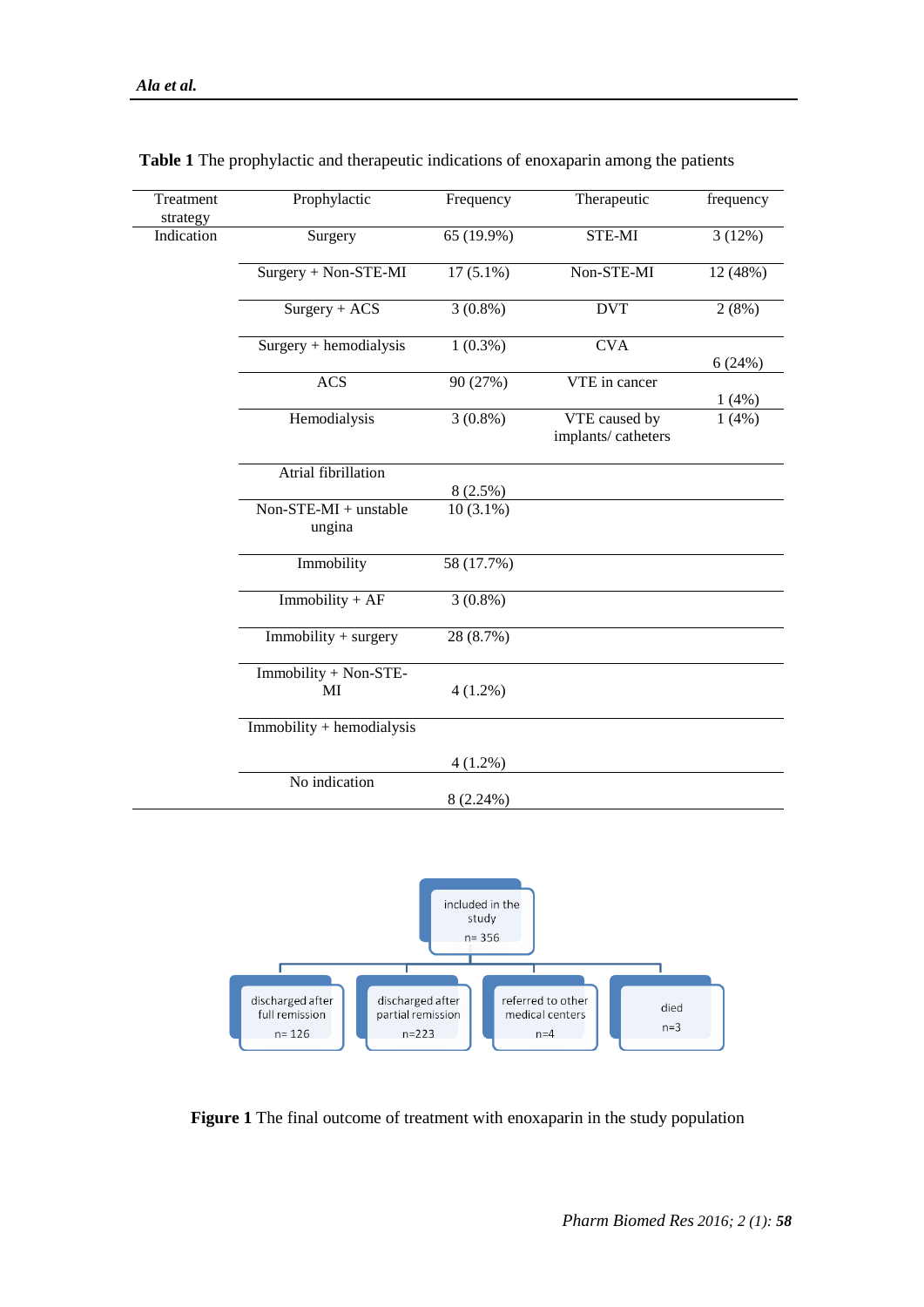for prophylaxis and from 40 to 160 mg/Day for therapy. The most frequently administered doses of enoxaparin were 40 mg/Day (administered to 179 patients) and 120 mg/day (administered to 112 patients) respectively. 186 (52.2%) patients received appropriate dose of enoxaparin whereas 59 (16.6%) patients were under-dosed and 111 (31.2 %) were over-dosed. In regard to the duration of treatment, 229 (64.3%) patients took enoxaparin for the appropriate period, whereas 33 (9.3%) received the medication for shorter than standard period and 94 (26.4%) were treated for longer than standard period.

An assessment of the monitoring procedure revealed that the complete blood count (CBC) was only performed on 223 (62.6%) of patients before and during enoxaparin therapy. Measurement of platelet counts was not performed for 31 (8.7%) and 117 (32.8%) patients respectively before and during receiving enoxaparin. In 7 patients (2.15%) before prescription, 14 patients (5.85%) during treatment and 8 patients (6.15%) after treatment platelet counts was less than 100000 mm<sup>3</sup>. aPTT and INR were not available for 133 (37.3%) and 134 (37.6%) patients before onset of the treatment, respectively and for 277 (77.8%) and 274 (76.9%) patients during treatment, respectively.

The serum potassium levels were not measured for 26 patients (7.3%) before initiation of treatment and for 114 patients (32%) during the treatment.

Among the patients who had been tested for potassium level, in 53% and 2.2% of patients potassium level was more than 5 mEq/l before and during treatment and 6 cases of life threatening hyperkalemia (> 6 mEq/l) occurred.

Serum creatinine levels were not controlled before treatment for 25 (7%) patients and during treatment for 97 (27.24%) patients. 45 patients (24 female / 21 male) had creatinine clearance of less than 30 ml/min. However, dose adjustment was only performed for 7 patients (15.55%) and the rest of these patients received more than the required dose. Urine analysis was only performed on 150 (42.1%) of patients during treatment with enoxaparin, of which 22.2% had hematuria and 19.9% of patients had normal urine test.

The major adverse effect was thrombocytopenia which occurred in 21 (5.9 %) of patients. The frequency of other ADRs among the patients was 3.37% (12 patients) including one patient with injection site bruise and one patient with allergic reactions. No cases of major bleeding were found in the study population. However, hematuria was observed in 58 (16.3%) patients, 23 (39%) of which were treated with daily doses of 120mg. 31 (53.4%) of patients who experienced hematuria received concurrent aspirin and clopidogrel and more than half of the patients with hematuria were over 50 years old.

The most important drug-drug interaction in the study population was concurrent use of antiplatelete drugs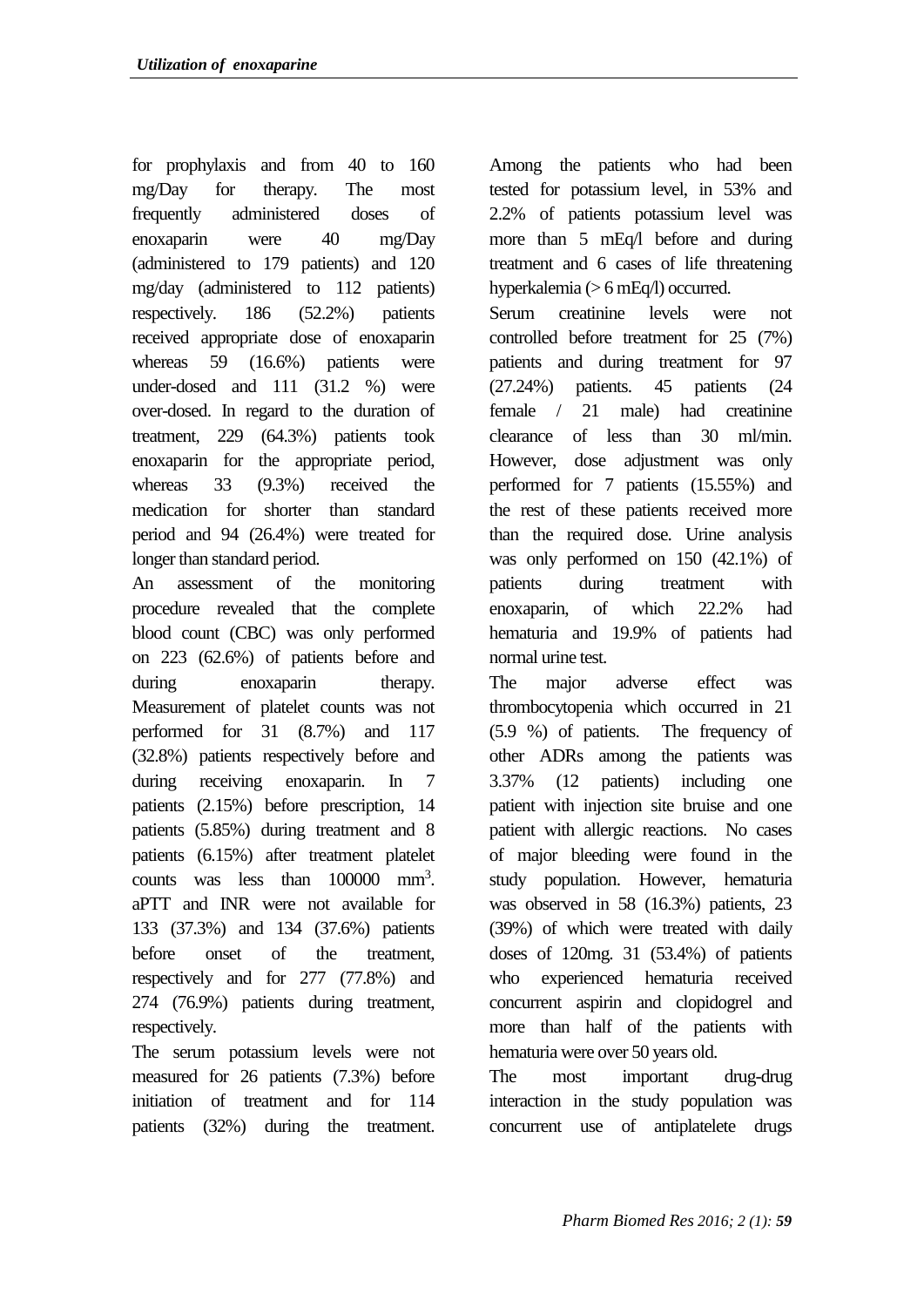(aspirin and clopidogrel) with enoxaparin which was observed in more than half of the patients (Table 2).

**Table 2** Frequencies of drug-drug interactions in patients treated with enoxaparin

| Co-administered     | Frequency   |  |
|---------------------|-------------|--|
| drug(s)             |             |  |
| Aspirin             | 48 (13.5%)  |  |
| Clopidogrel         | 9(2.5%)     |  |
| <b>NSAIDs</b>       | 58 (16.3%)  |  |
| Warfarin            | $3(0.8\%)$  |  |
| Aspirin + NSAIDs    | $8(2.2\%)$  |  |
| Aspirin $+$         | 123 (34.6%) |  |
| Clopidogrel         |             |  |
| Aspirin $+$         | $11(3.1\%)$ |  |
| $Clopidogrel +$     |             |  |
| <b>NSAIDs</b>       |             |  |
| Aspirin + Warfarin  | $2(0.6\%)$  |  |
| Aspirin + Clopigrel | $3(0.8\%)$  |  |
| + Warfarin          |             |  |

Other important drug-drug interaction was co-administration of enoxaparin and NSAIDs with or without antiplateletes which accounted for 21.6% of the total drug interactions. Three patients with DVTand ACS received concurrent warfarin therapy with enoxaparin, while only one patient with DVT had an indication for concurrent warfarin therapy  $(NR = 1.1$ -1.2). Also two patients with DVT and URI received concurrent enoxaparin, warfarin and aspirin, while only one patient with DVT had an indication for this combinatory regimen  $(NR = 6.9$ -2.3). Similarly, for three patients with AF, ACS and prosthetic heart valve concurrent enoxaparin, warfarin, aspirin and clopidogrel was prescribed which was not justified (Table 3).

**Table 3** Frequencies of irrational use of enoxaparine in patients .

| <b>Irrational use</b> | Frequency: $n$ (%) |
|-----------------------|--------------------|
| Indications           | 35 (10%)           |
| Use with              | 103 (29%)          |
| Precaution            |                    |
| Dosage                | 170 (47.8%)        |
| Duration              | 127 (35.7%)        |
| Monitoring            | 117 (33%)          |
| Interaction           | 256 (72%)          |
| ADR (Hematuria)       | 58 (16.3%)         |

#### **Discussion**

In the present study, the DUE of the LMWH "enoxaparin" was evaluated in an educational general hospital during one year. The results demonstrated relatively high rates of inappropriate utilization of enoxaparin in regard to the variables considered in this study namely indication for use, dosing/duration of therapy, drug interaction, and monitoring. What comes next is further discussion of the data retrieved for each variable.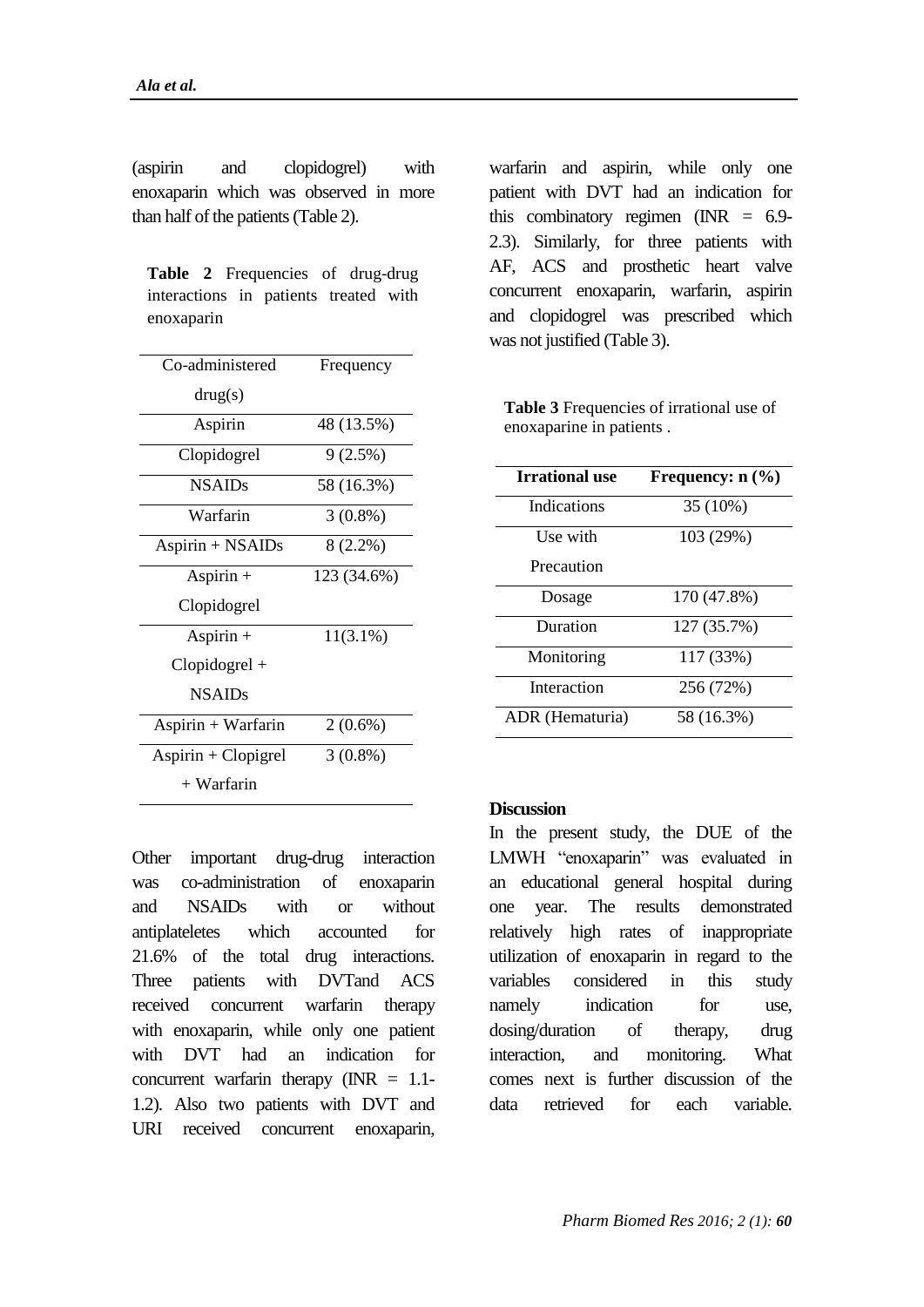### *Indication-contraindication-precaution*

coronary artery thrombotic problems was found to be the most common prophylactic use of enoxaparin, followed by DVT in patients undergoing surgery or in immobilized patients. Non-STE-MI was the most common indication for therapeutic use of enoxaparin followed by CVA. Enoxaparin was mainly prescribed with appropriate indication. Nevertheless, in about 10% of the patients inappropriate indication of enoxaparin was observed, of which 7.6% had contraindication for enoxaparin therapy and 2.24% had no indication for enoxaparin therapy. Furthermore, in 29% of patients enoxaparin was prescribed in spite of meeting the criteria for precaution. These findings imply the necessity for more precise consideration of the pertaining factors before allocation of patients to enoxaparin therapy.

### *Dosage- duration*

Accurate enoxaparin dosing has a significant impact on the thromboembolic disease outcomes and is therefore essential for maintaining a proper balance of efficacy and safety in patients with thromboembolic disease. Inappropriate dosing and/or duration leads to increased risk of bleeding in patients who are over-dosed or treated for longer than standard periods whereas in patients who are underdosed or treated for shorter than standard periods therapeutic outcomes may not be achieved.

Nearly half of the patients (47.8%) included in the present study were prescribed inappropriate doses of enoxaparin, the majority of which were over-dosed. By the same way, a large proportion of patients (35.7%) were treated with enoxaparin for inappropriate duration, the majority of which received enoxaparin for longer than recommended period. These data are close to what reported in similar studies by Hassani *et al.* (8) and Fahimi *et al.* (9). In a study performed by Hassani *et al*. of the 322 inpatients who were treated with enoxaparin, 53% were administered inappropriate doses. The majority of patients who received enoxaparin for prophylactic use were over-dosed whereas the patients who were treated with enoxaparin were mainly under-dosed (8). In a similar study carried out by Fahimi *et al.* on 147 inpatients, a total of 28.7% of the variables among all subjects were rated as inappropriate for the study setting of which 53.74% were related to inappropriate dosage or duration of treatment (9).

Considering the similarity of the study setting in terms of regional medical practices in use and nationally adopted therapeutic procedures, it is not of surprise to find quite similar rates for inappropriate enoxaparin dosing regimens in the three mentioned studies which were carried out in Iran. Taking into account the results from all the three studies, the high rate of inappropriate drug utilization for the studied drug (enoxaparin) in Iran necessitates more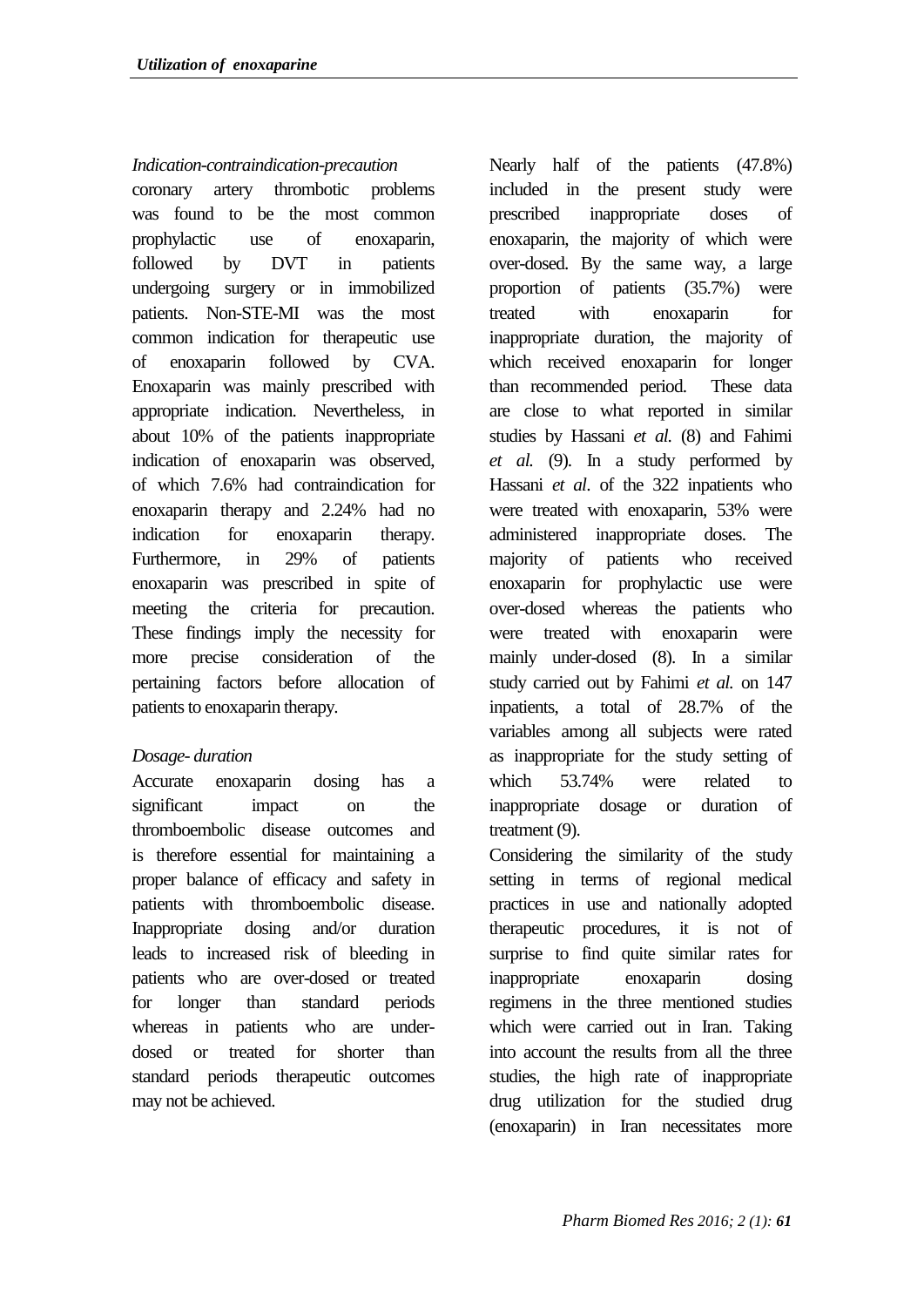careful consideration and perhaps revision of the drug prescription practices in use.

### *Monitoring*

Unlike UFH, enoxaparin does not require routine monitoring. Nonetheless, certain laboratory tests such as aPTT (before treatment), CBC, serum potassium level, creatinine clearance, urine analysis, anti Xa factor, stool occult blood test are recommended before commencing and during treatment with enoxaparin (10). Furthermore, since renal excretion is the main elimination route for enoxaparin, dose adjustment is required in patients with renal dysfunction, indicated by creatinine clearance of less than 30 ml/min (6,11).

An assessment of the monitoring procedure revealed that anti Xa factor, and stool occult blood test were not measured for any of the patients included in this study indicating that the physicians did not consider these tests as part of the monitoring procedure. In more than one third of patients, CBC was not tested before and during enoxaparin therapy. By the same way, the platelet counts were not measured for one third (33%) of patients during enoxaparin therapy. aPTT and INR were not available for more than one third of the patients before onset of the treatment, and for more than 3/4 of patients during treatment. Fahimi *et al*. (9) also reported lack of appropriate monitoring for CBC and aPTT during the administration of enoxaparin in 38% and 24% of the patients respectively.

The potassium levels were not measured for 32% of patients during the treatment. in more than half of the patients who were checked for potassium levels, enoxaparin therapy was continued despite hyperkalemia, and 6 cases of life-threatening hyperkalemia was noted in these patients as a result of inappropriate indication of enoxaparin.

Urine analysis was only performed on 42.1% of patients during treatment with enoxaparin, of which more than half had hematuria. Serum creatinine levels were not controlled for nearly one third of the patients during enoxaparin therapy. Furthermore, of the 45 patients who had creatinine clearance of less than 30 ml/min, dose adjustment was only performed for 7 patients and the rest of these patients (10.6% of the total study population) were over-dosed. This is far more than what reported by Fahimi *et al*. (9), who reported appropriate enoxaparin dose adjustment in half of the patients who had creatinine clearance less than 30 ml/min.

## *Drug-drug interaction*

In spite of the potential interactions between enoxaparin and antiplatelete drugs (aspirin and clopidogrel) or NSAIDs which increase the risk of bleeding and should therefore be avoided (12), such combinations were administered to 72% of the patients. This is far more than what reported in the literature. Few cases of co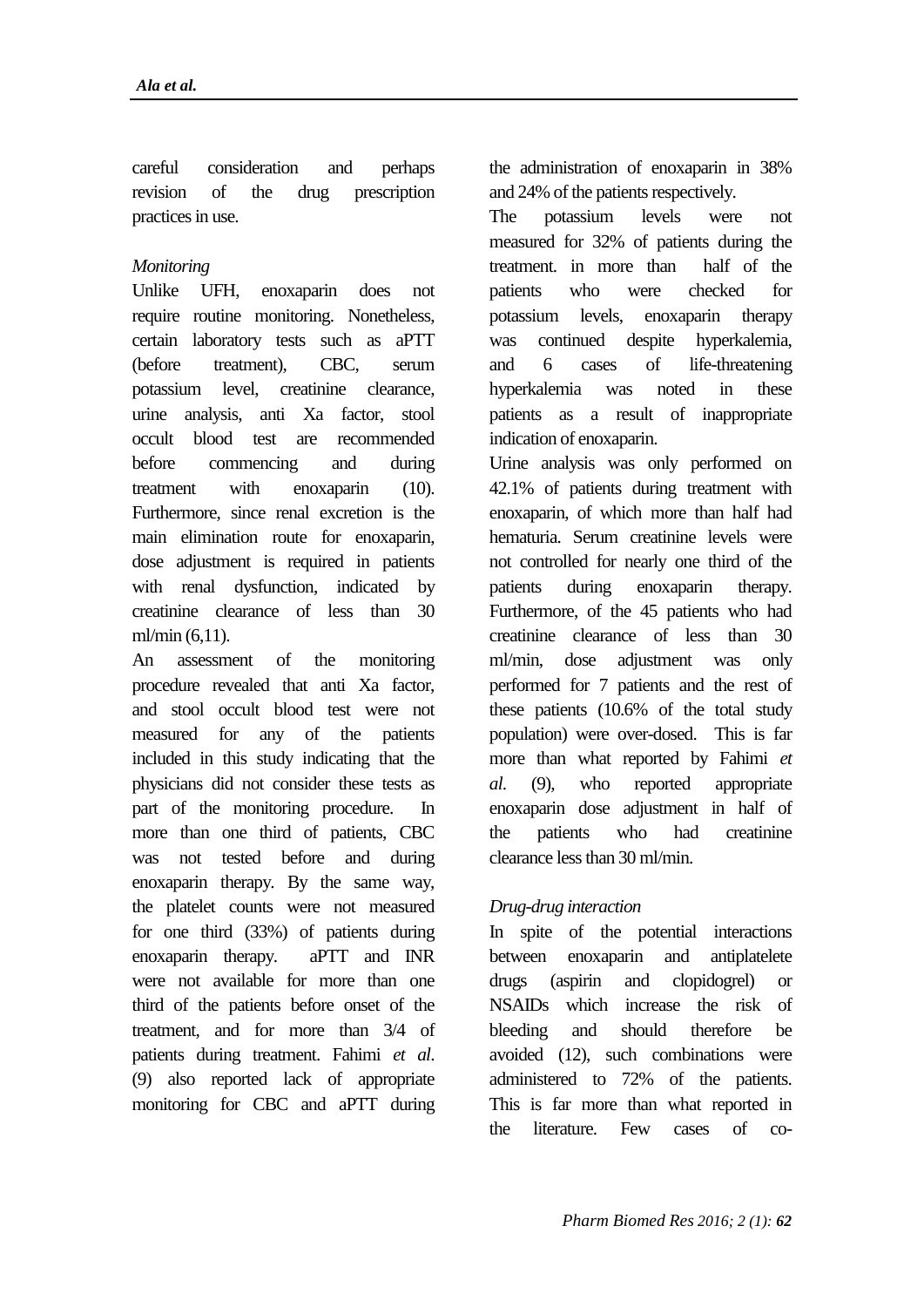administered warfarin with wrong indication were also noted among the patients. This rate of drug interaction is far more than what reported by similar studies such as the study by Fahimi *et al*. (9).

## *Bleeding*

No cases of major bleeding were found in the study population. However, hematuria was observed in 16.3% of the patients, which is more than the rate reported by Fahimi *et al*. (9) but similar to the rate reported by Macie *et al*. (13).

40% of the patients who experienced bleeding received daily doses of 120 mg. which indicates the increased frequency of bleeding in the patients as a consequence of inappropriate dosing. Furthermore, more than half of the patients who had hematuria were treated with a combination of enoxaparin, aspirin and clopidogrel which clearly demonstrates the consequence of this major drug-drug interaction in the study population. The correlation between anti-platelet therapy and bleeding during enoxaparin administration was also demonstrated by Fahimi *et al*. (9).

Although increased age was not included among the risk factors in this study, it was found that more than half of the patients who experienced bleeding were above 50 years old which suggests an association between increased age and increased risk of bleeding. Macie *et al*. also reported coadministration of NSAIDs or antiplatelet drugs, increasing patient age, and increasing serum creatinine as the risk factors associated with an increased risk of bleeding. The association between renal dysfunction and increased risk of bleeding was further demonstrated in studies conducted by Khazan *et al*. (14) and Gilbert *et al*. (15) who found increased rate of bleeding events in patients with renal failure.

## **Conclusion**

In conclusion, our results demonstrated inappropriate utilization of enoxaparin in terms of dosage, duration of treatment, precaution/contraindication, drug-drug interaction and monitoring. The consequences of such inappropriate utilization were found to be increased rate of bleeding (hematuria) and few cases of therapeutic failure or death. Hence, there is considerable need for improvement in adherence to the approved guidelines and more careful consideration of both the patient related parameters and the concurrently administered medications before prescription and during treatment with enoxaparin in the studied healthcare setting in order to avoid the unwanted consequences of the inappropriate utilization of enoxaparin. Even more, concordance between the results of the present study and a couple of similar studies carried out in Iran, suggests the necessity for re-consideration and perhaps revision of the current therapeutic procedures and prescription practices in use in the country in an attempt to reduce the rate of inappropriate utilization of enoxaparin